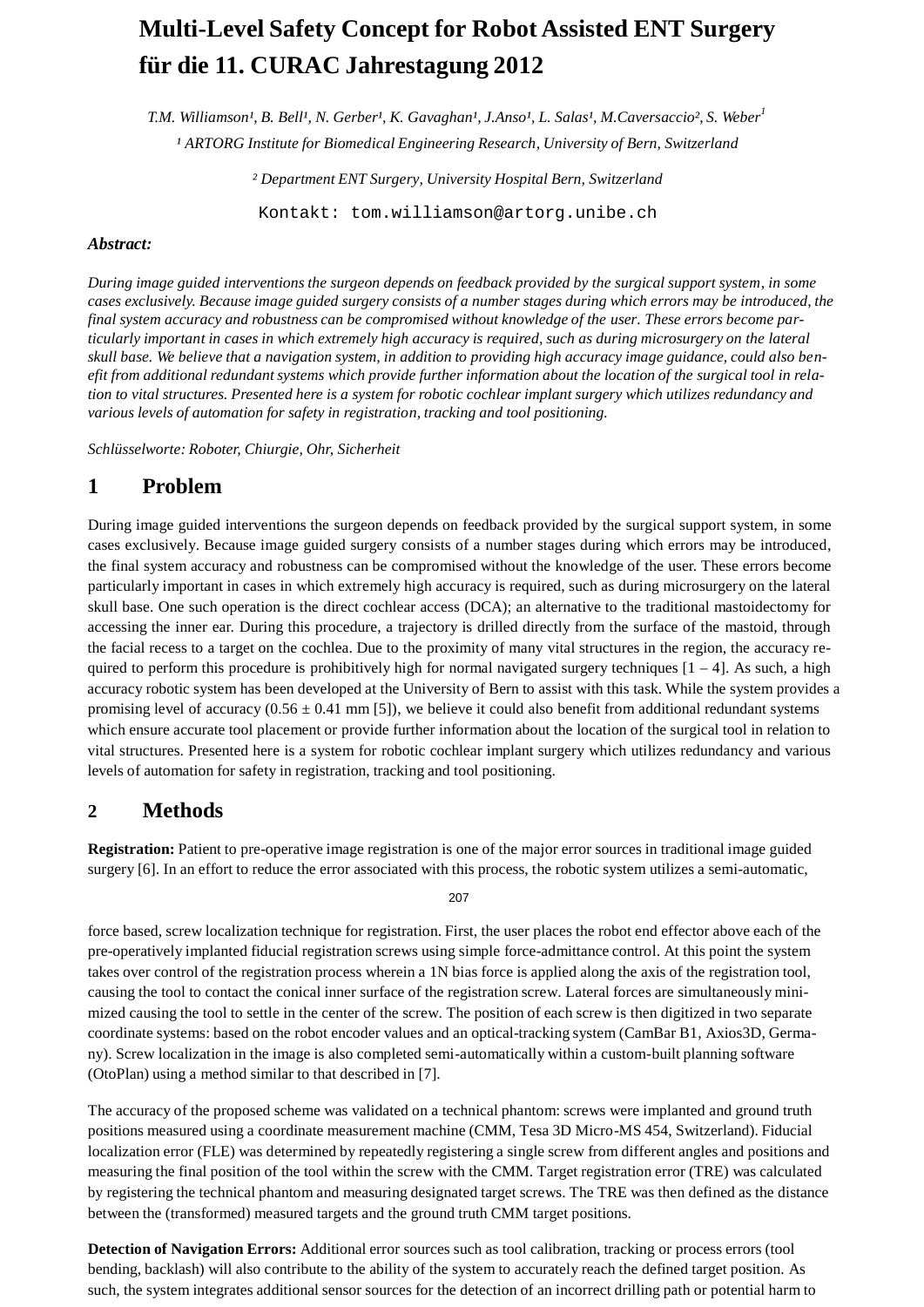anatomy, even in the presence of these errors. These methods include integrated facial nerve monitoring and forcedensity based pose estimation, as described below.

**Integrated Facial Nerve Monitoring:** The facial nerve is the major structure at risk during cochlear implantation surgery. It is responsible for the innervation of the ipsilateral facial muscles, and damage may result in paralysis. Facial nerve monitoring systems are common within the ENT operating theater, and many surgeons are familiar with their use. A Medtronic StimBur drill (StimBur, Medtronic, USA) is directly integrated into the robotic hardware and navigation software.

**Fig. 1**: Tool pose estimation based on the correlation of observed axial drilling force and bone density. Imaging data is obtained and a region of interest defined (a). A number of candidate trajectories (b) are selected within this region of interest. Imaging data along these candidate paths is extracted (c), the density along each path calculated (d) and then correlated with the observed force (e) to provide the estimated position of the tool (f).



**Force-Density Pose Estimation:** We have recently developed a novel method for the localization of a surgical drill based on the forces developed during the drilling process. The algorithm correlates these forces with the particular bone density along a particular trajectory describing a possible drill path. Because the mastoid contains many air cells, any particular path through the bone exhibits a unique density profile. Thus, the specific force pattern obtained during the drilling process can be correlated with each candidate density profile obtained preoperatively, and that density profile with the highest correlation represents the highest probability of representing the actual location of the drill. A diagram showing the main process steps is shown in Fig. 1.

Validation of the algorithm was completed by drilling a total of 10 trajectories in 3 human cranial cadaver specimens. A rigid titanium wire was inserted into each of the trajectories and post-operative imaging completed; the actual final drilled trajectory as determined from this post-op imaging was then compared to the planned and estimated trajectories.



**Control:** As a final safety measure, the surgeon remains in control of the robotic system at all times. A 3-state dead man switch, consisting of wait, proceed and emergency halt conditions, ensure that the robot will not carry out the planned trajectory unless the surgeon is completely satisfied with the state of the procedure and allows the reversion to a standard mastoidectomy at any time.

e) a) b)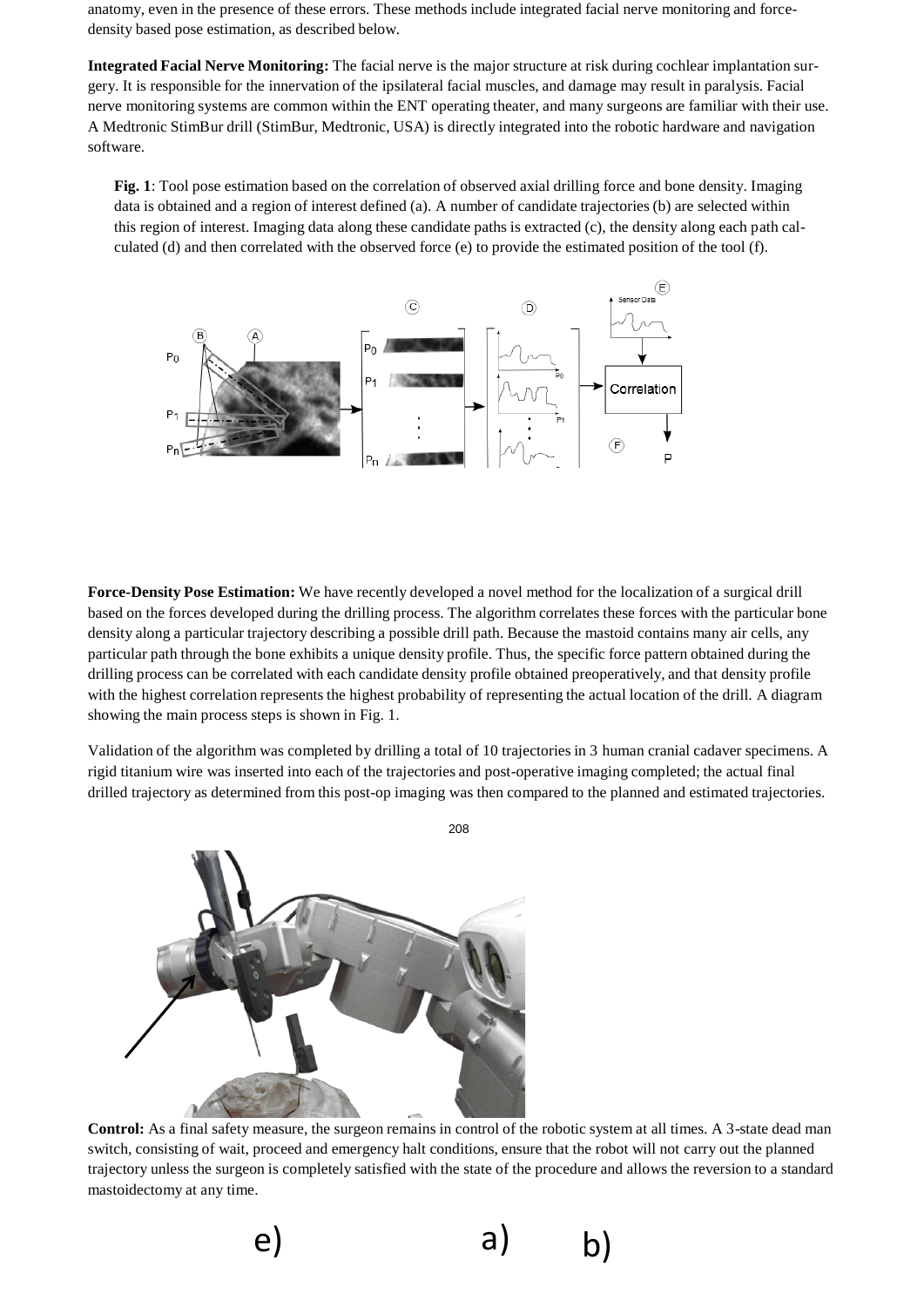c) d)

**Fig. 2** The robotic system consists of a 5 DoF robotic manipulator (a), high accuracy micro-tracking system (b) and associated custom designed active infra-red LED trackers (c). A force-torque sensor is integrated at the wrist (d) allowing intuitive haptic control, high accuracy semi-automatic patient registration and measurement of process information for force-density based tool pose estimation. A Medtronic StimBur with facial nerve monitoring is integrated directly into the system (e).

# **3 Results**

**Registration:** The semi-automatic registration technique was found to be highly accurate, with excellent repeatability. The technique is independent of user variability and can be quickly and reliably accomplished. The RMS FLE of the scheme was determined to be 0.05 mm, while a mean TRE of 0.101 mm was found.

**Integrated Facial Nerve Monitoring:** Facial nerve monitoring was successfully integrated into the existing robotic system; the integration of facial nerve monitoring together with standard image guidance, into the ENT micro-surgical system shown in Fig. 2.

**Force-Density Pose Estimation:** The force-density estimation algorithm demonstrated a mean tool localization accuracy of 0.29 mm when utilizing data from the surface of the mastoid to the middle ear canal, 0.38 mm at the level of the facial nerve and 0.49 mm when utilizing only data from the initial 50% of the drilled path. The results are shown in Table 1, errors are calculated from the esimated tool pose to the actual position of the tool, as determined from postoperative imaging.

**Table 1:** Accuracy of force based pose estimation, with increasing data availability. Errors are calculated from the esimated tool pose to the actual position of the tool, as determined from post-operative imaging. Accuracy was evaluated with 50% of the trajectory completed, at the level of the facial nerve and at the target position.

|            | 50 % | Facial<br>Nerve                 | 100 %                           | Angle |
|------------|------|---------------------------------|---------------------------------|-------|
| Error [mm] |      | $0.48 \pm 0.24$ $0.38 \pm 0.16$ | $0.29 \pm 0.21$ $0.67 \pm 0.15$ |       |

209

# **4 Discussion**

In this work we have presented a multi-level safety concept for robot assisted ENT surgery and demonstrated the implementation of this concept within our micro-surgical robotic system. High accuracy semi-automatic registration, integrated facial nerve monitoring, force-density based pose estimation and high level surgeon control were all integrated successfully into the hardware and software of the existing robotic system. The system is able to provide a level of safety higher than that of traditional image guidance through the incorporation of information from a variety of sensor sources and types. The registration scheme decreases the likelihood of errors during the referencing phase of the procedure by removing inter-user variability in fiducial screw localization, as well as being highly accurate and repeatable.

Integrated facial nerve monitoring provides the surgeon with feedback similar to that currently utilized within the ENT operating theater directly in the robot user interface and allows the surgeon to make decisions about the progress of the procedure based on individual experience. A live sheep study is currently underway to determine more precise relationships between facial nerve stimulation and probe position. Force based pose estimation provides a means of localizing the tool within the mastoid even in the presence of registration, calibration, navigation or other errors and can be completed quickly and accurately. Of particular interest is the accuracy of 0.39 mm at the level of the facial nerve, which can be utilized to determine if the facial nerve or other nearby anatomy is at risk.

Finally, as the robotic system does not move without surgeon input, the surgeon remains in control of the system at all